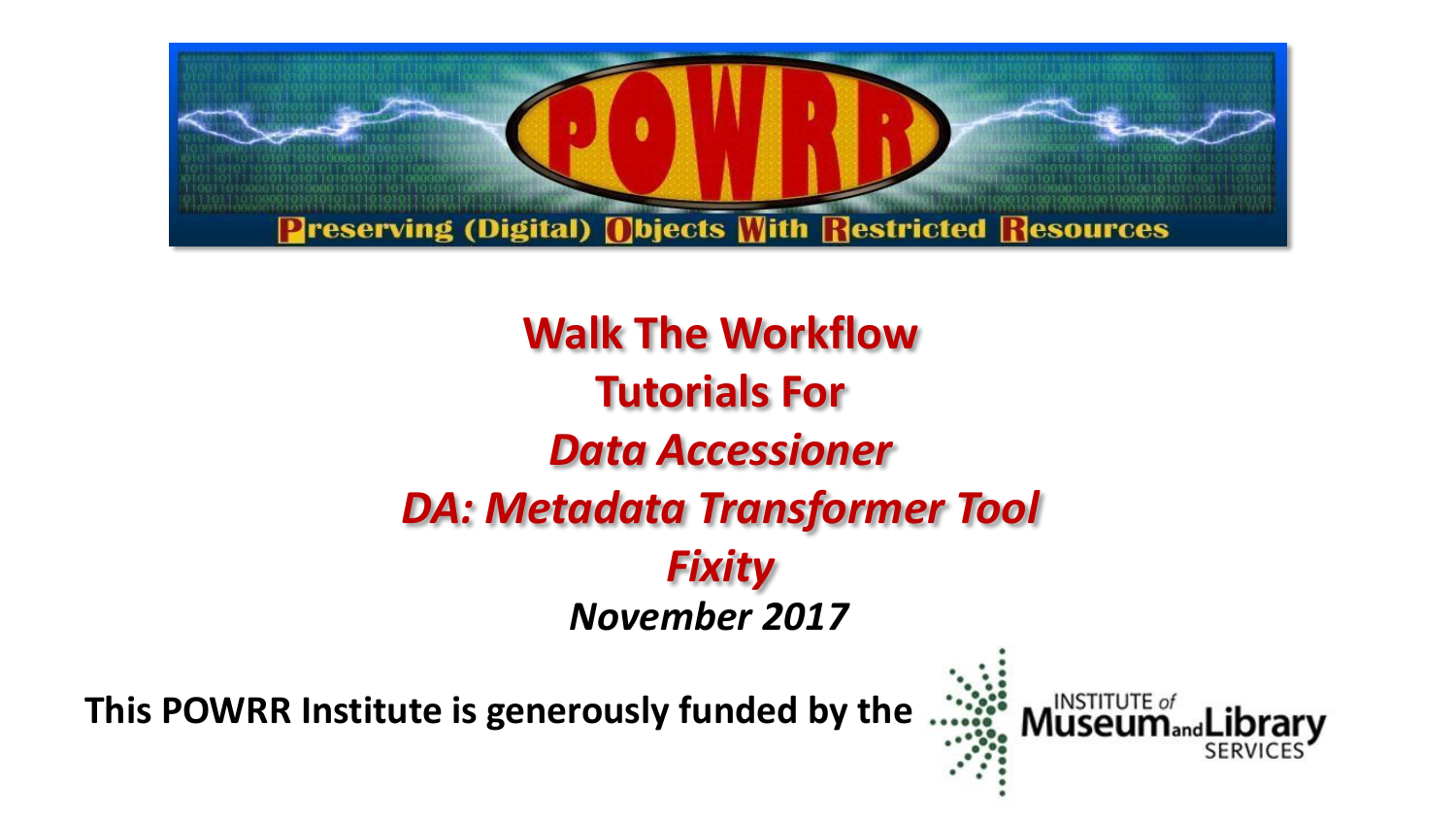#### **DataAccessioner - Walkthrough**

E:\Digital\_POWRR\_Workshop\_Tools\_and\_Hands\_On\_Activities\ Data Accessioner\DataAccessioner\_v1\_1\dataaccessioner-1.1

Fill out the top 3 fields.

Select your *Accession To Directory*: This is where you want the collection to go live… preferably a stable media like your network drive.



| ∣ ≝) DataAccessioner v. 1.1        |                                                 |  |  | × |  |  |  |
|------------------------------------|-------------------------------------------------|--|--|---|--|--|--|
| File FITS Tools                    |                                                 |  |  |   |  |  |  |
|                                    | Your Name Jaime Schumacher                      |  |  |   |  |  |  |
|                                    | Accession Number TheArchive/2006/0103_Box14_CD1 |  |  |   |  |  |  |
|                                    | Collection Title The Archive's Furry Friends    |  |  |   |  |  |  |
| Accession to Directory             |                                                 |  |  |   |  |  |  |
| Source/Directory Exclude Include   |                                                 |  |  |   |  |  |  |
| Source Name/Identifier             |                                                 |  |  |   |  |  |  |
| File/Folder Dublin Core Metadata   |                                                 |  |  |   |  |  |  |
| Dublin Core Element dc:contributor |                                                 |  |  |   |  |  |  |
| Metadata Value                     |                                                 |  |  |   |  |  |  |
| <b>Add New</b><br>Remove Selected  |                                                 |  |  |   |  |  |  |
| Element                            | Value                                           |  |  |   |  |  |  |
|                                    |                                                 |  |  |   |  |  |  |
| About the Source                   | <b>Additional Notes</b>                         |  |  |   |  |  |  |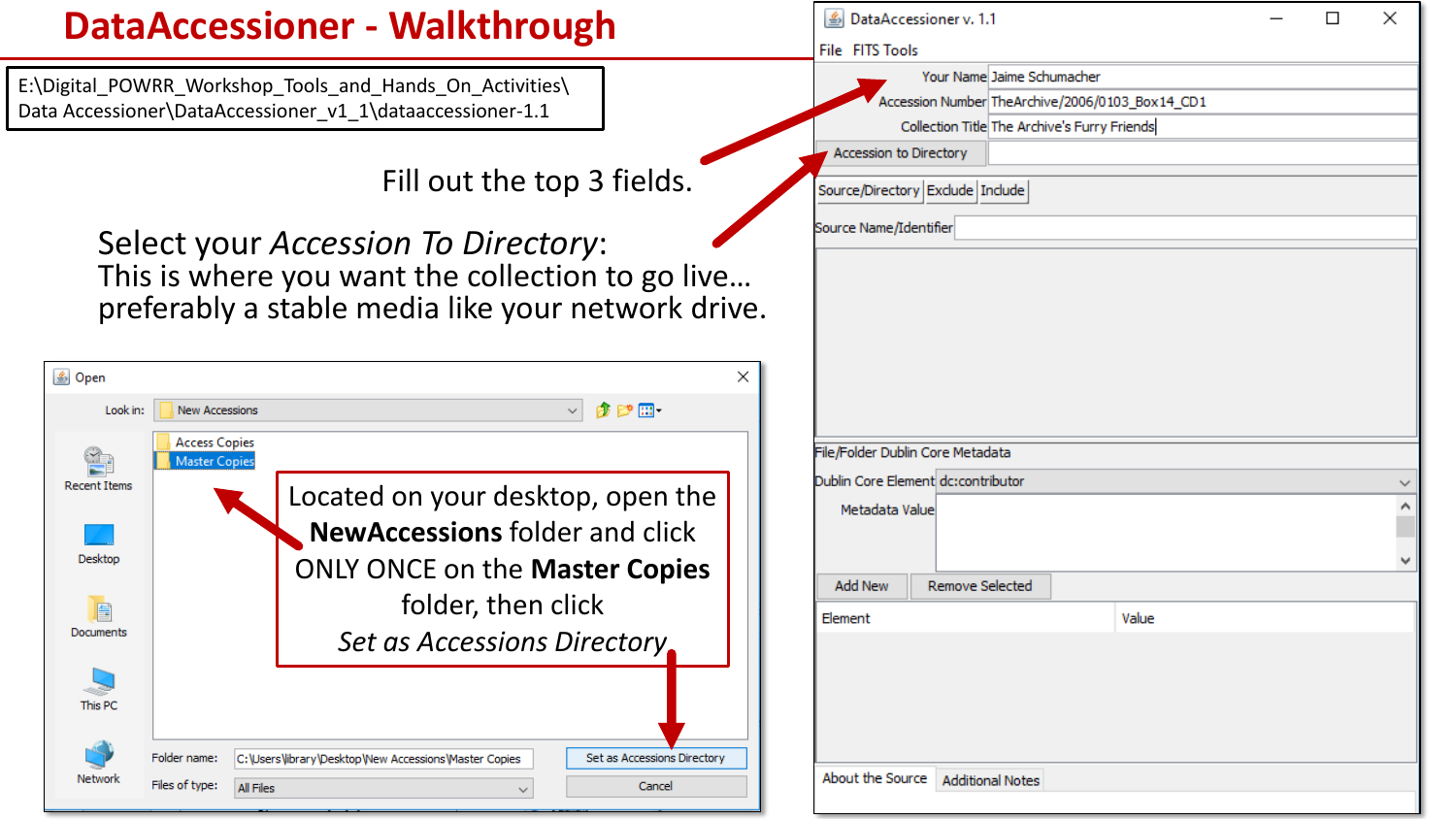| ×<br><u>5</u> DataAccessioner v. 1.1<br>□<br>File FITS Tools<br>Your Name Jaime Schumacher<br>Accession Number TheArchive/2006/0103_Box14_CD1<br>Collection Title The Archive's Furry Friends<br>C:\Users\library\Desktop\New Accessions\Master Copies<br>Accession to Directory<br>Source/Directory Exclude Include |
|----------------------------------------------------------------------------------------------------------------------------------------------------------------------------------------------------------------------------------------------------------------------------------------------------------------------|
| su <del>uree mamepue</del> ntifier<br>×                                                                                                                                                                                                                                                                              |
| File/Folder Dublin Core Metadata                                                                                                                                                                                                                                                                                     |
| Dublin Core Element dc:contributor                                                                                                                                                                                                                                                                                   |
| Metadata Value<br><b>Remove Selected</b><br><b>Add New</b><br>Value<br>Element                                                                                                                                                                                                                                       |
| About the Source   Additional Notes                                                                                                                                                                                                                                                                                  |
|                                                                                                                                                                                                                                                                                                                      |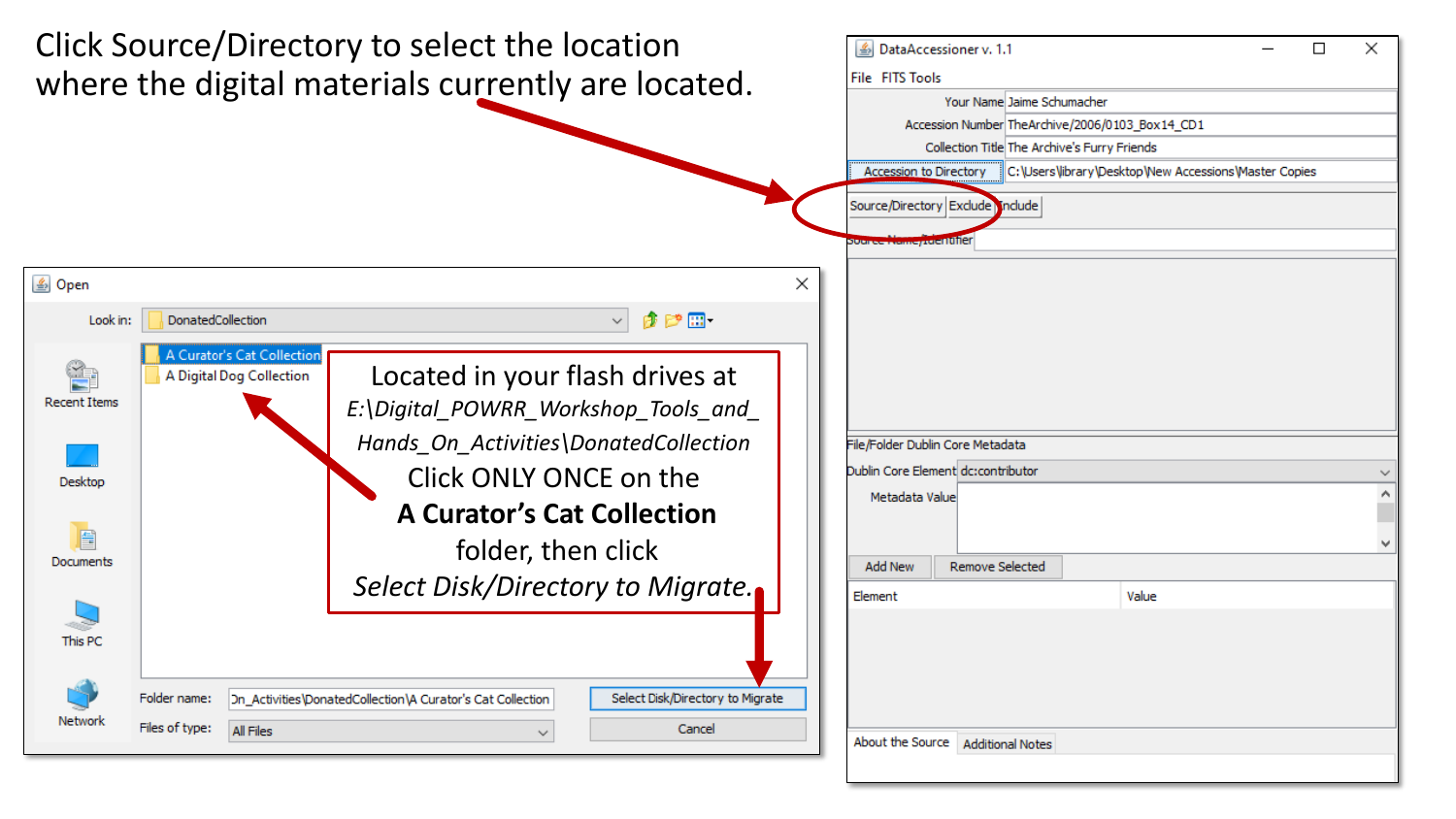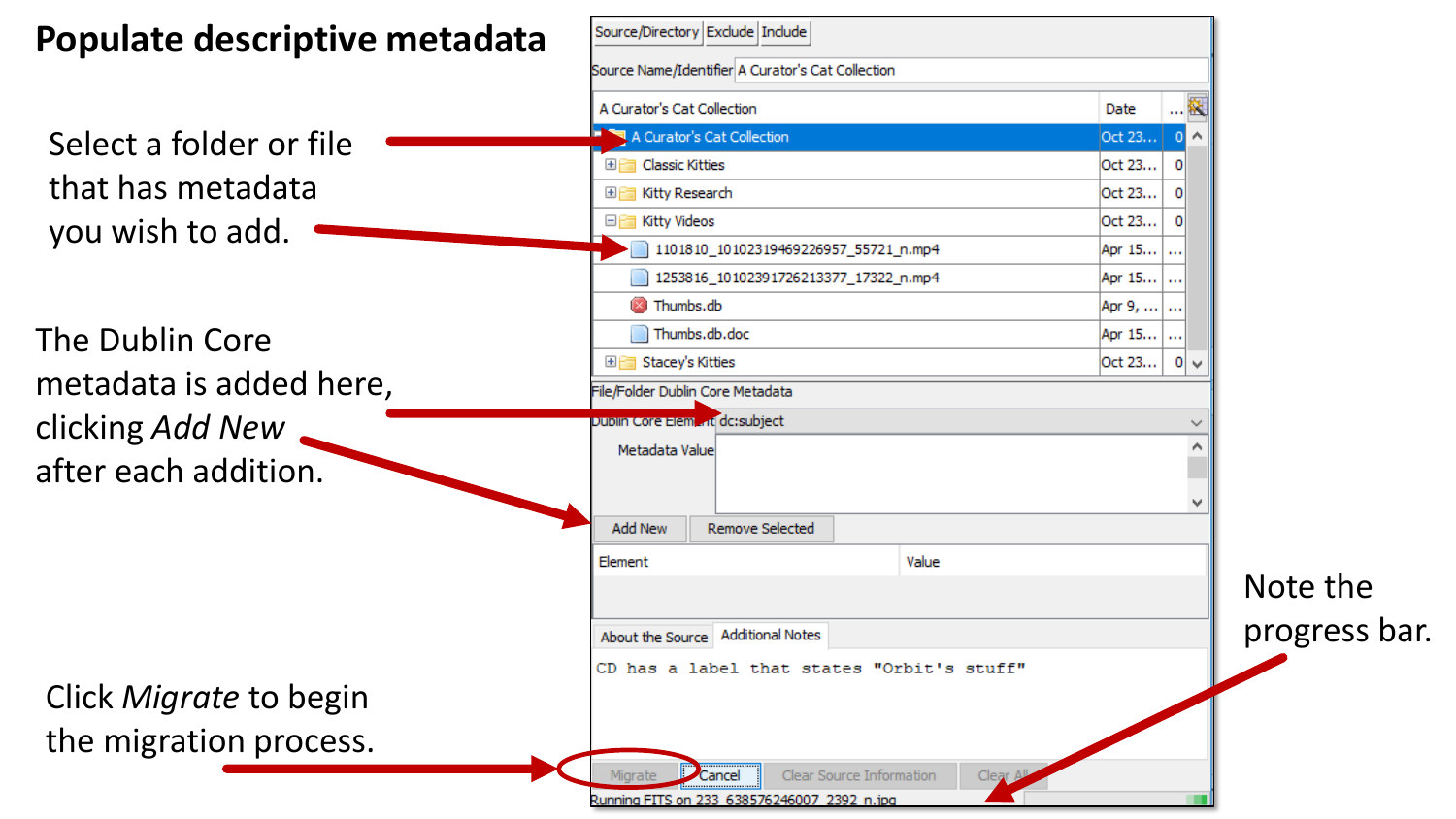## **What did you create?**



#### **You. Are. AWESOME.**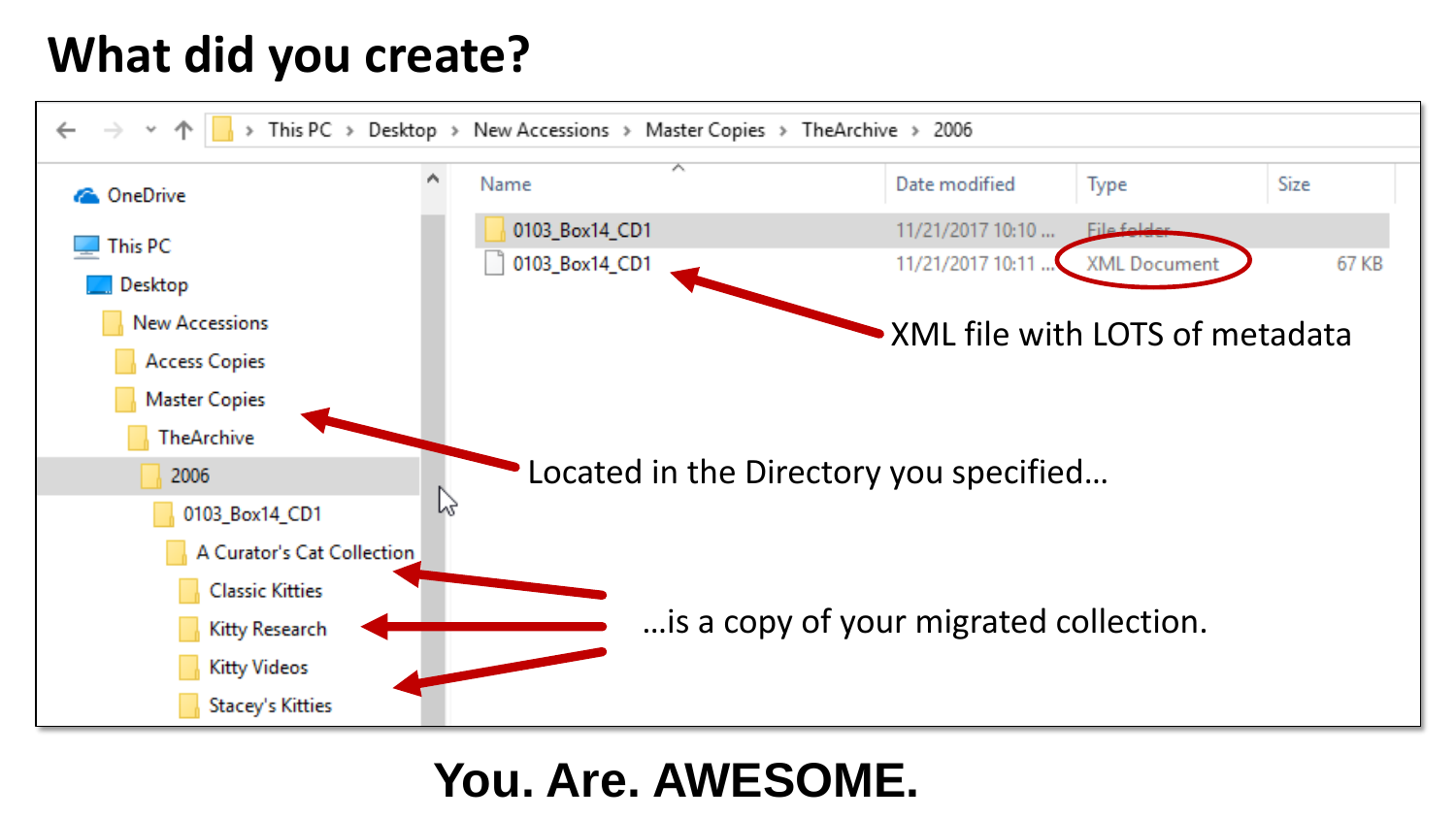## **Not quite finished…**



Make a copy of the Master, place in the Access Copies folder, and don't touch the Master Copy again…

…unless a new derivative is needed

….or until you move it into a preservation system!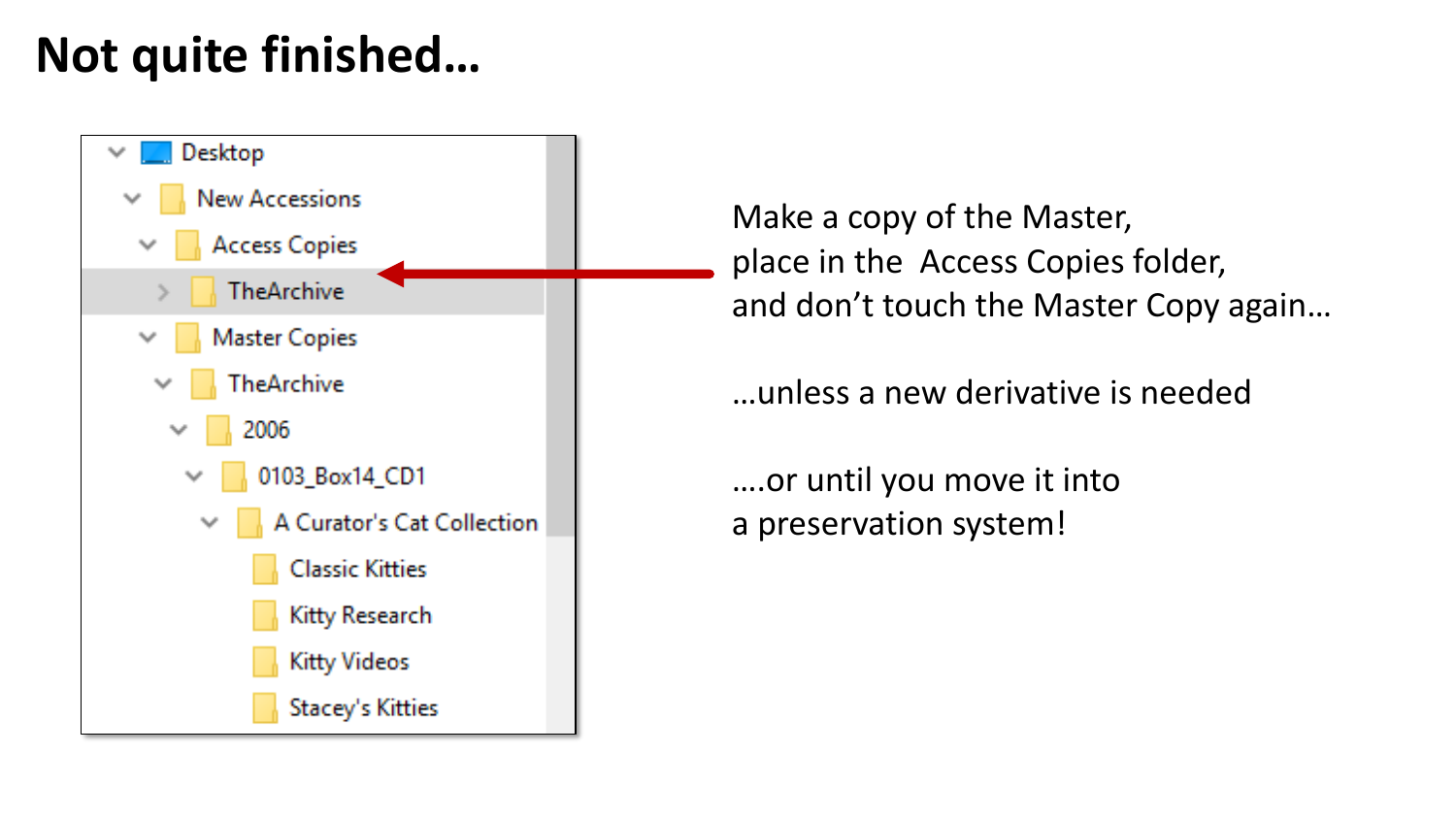Basic descriptive metadata that you created

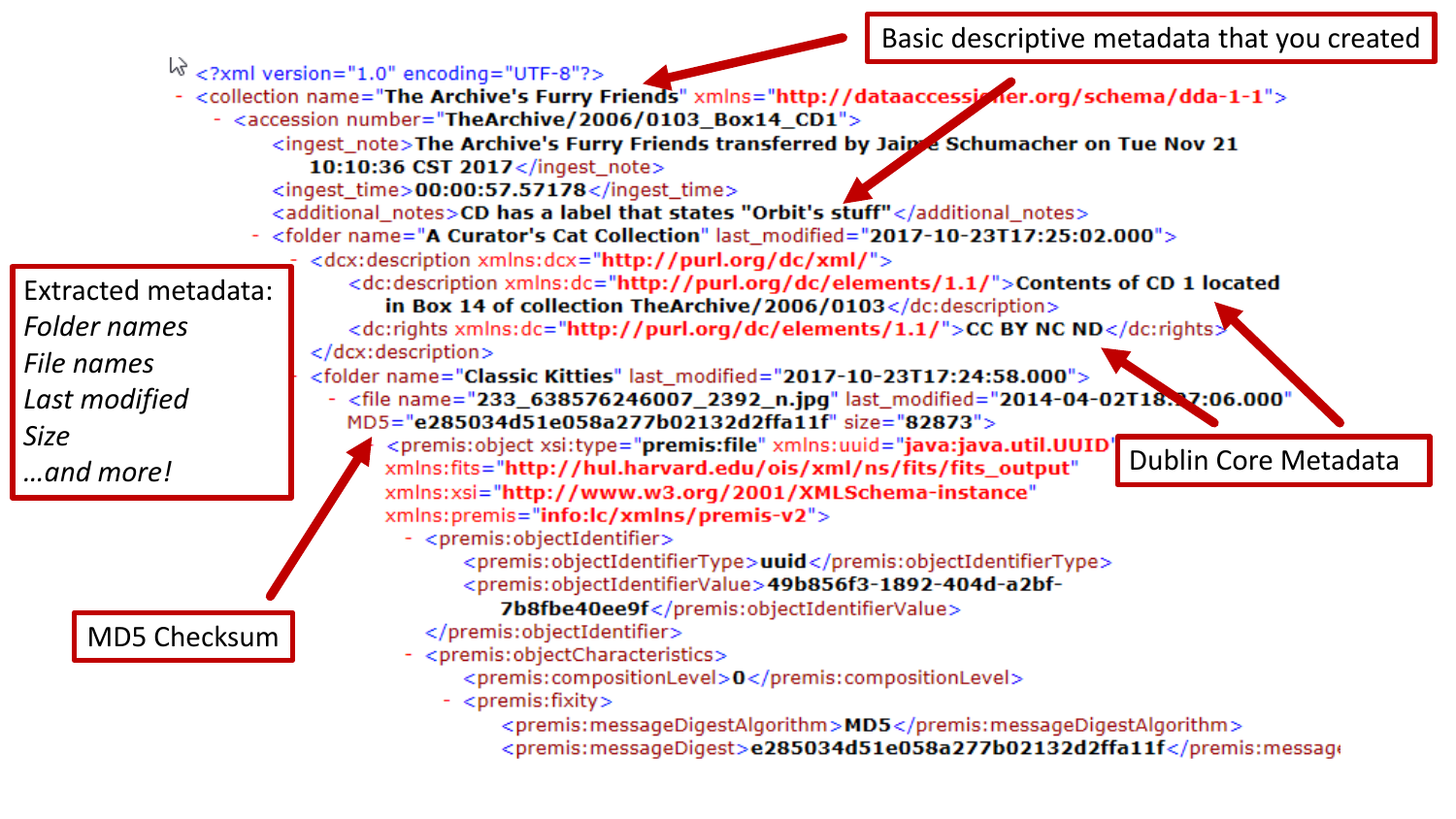#### **File Characterization Shenanigans!**

<premis:size>82873</premis:size>

- $-$  <premis: format >
	- <premis:formatDesignation>
		- <premis:formatName>JPEG File Interchange
			- $Fokmat$  </premis: format Name>
		- $\le$ premis:formatVersion>1.01</premis:formatVersion>
		- </premis:formatDesignation>
	- <premis:formatRegistry>
		- <premis:formatRegistryName>http://www.nationalarchives.gov.ul//pronom</premis:forma
		- <premis:formatRegistryKey>fmt/43</premis:formatRegistryKey>
		- </premis:formatRegistry>
		- <premis:formatNote>**image/jpeg**</premis:formatNote>
		- <premis:formatNote>DROID Signature File Version: 88</premis:formatNote>
		- <premis:formatNote>Identified by: Droid v6.1.5</premis:formatNote>
		- $\le$ premis: format Note > Identified by: Jhove v1.11 $\le$ /premis: format Note >
		- <premis:formatNote>Identified by: file utility v5.03</premis:formatNote>
		- <premis:formatNote>Identified by: Exiftool v10.37</premis:formatNote>
		- <premis:formatNote>Identified by: NLNZ Metadata Extractor
			- v3.6GA</premis:formatNote>
	- $<$ /premis:format $>$
- </premis:objectCharacteristics>
- <premis:originalName>233\_638576246007\_2392\_n.jpg</premis:originalName>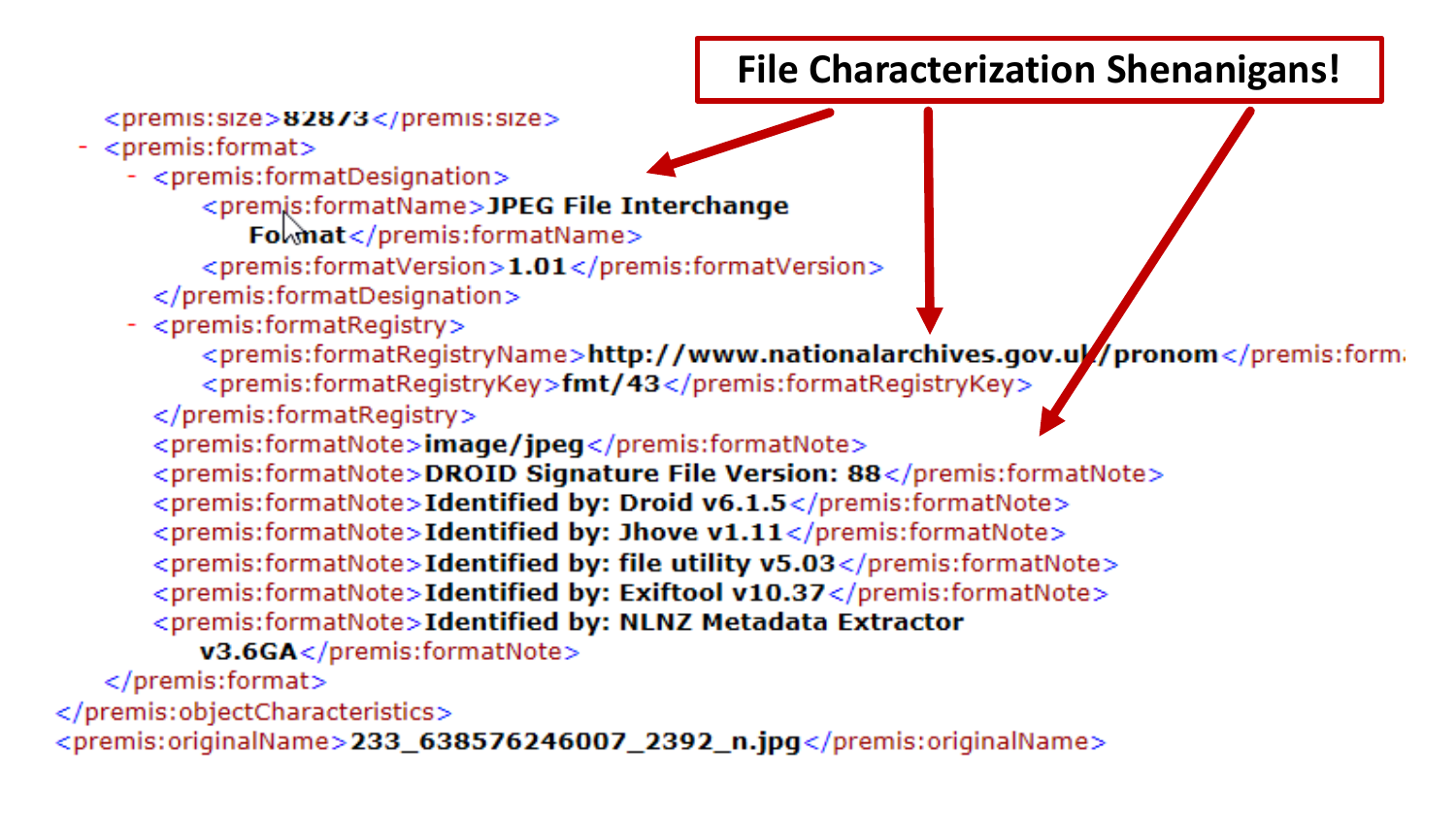### **DA Metadata Transformer Tool - Walkthrough**

E:\Digital\_POWRR\_Workshop\_Tools\_and\_Hands\_On\_Activities\Data Accessioner\da-mt-1.1\DAMetadataTransformer-1.1

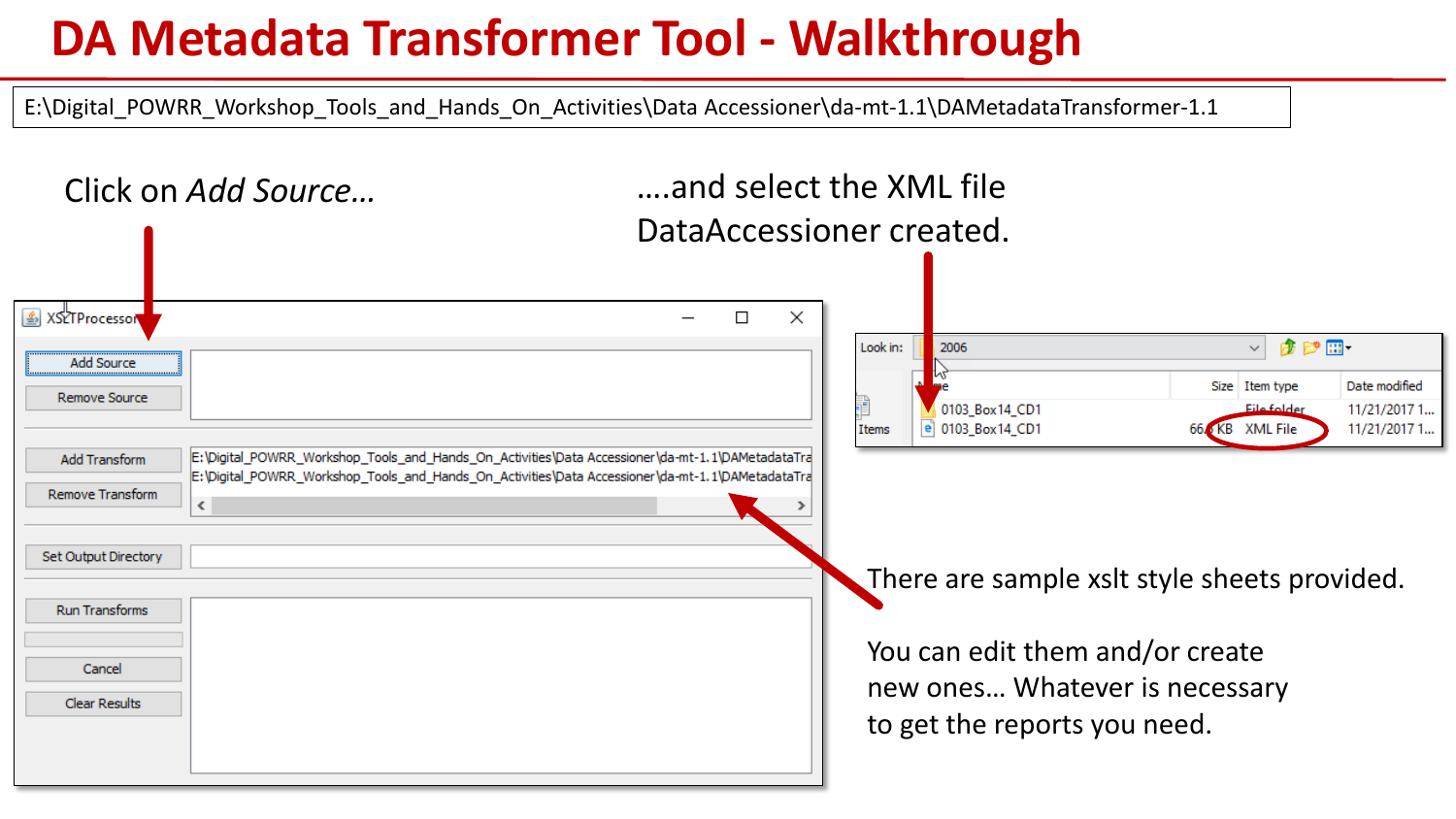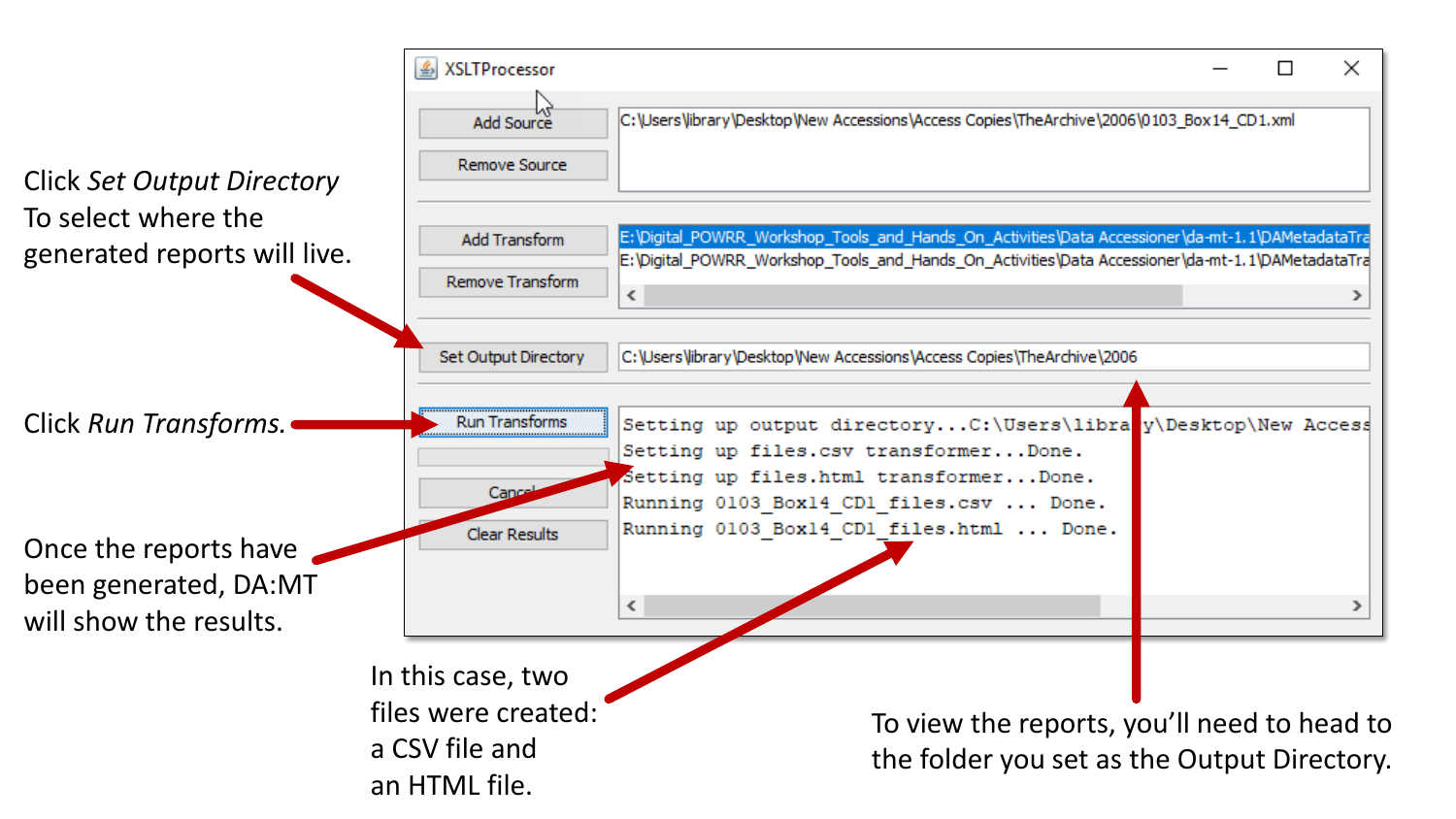#### **Coverts XML Into CSV (Comma Separated Value….a spreadsheet!)**

| format ve format re |
|---------------------|
| $1.01$ fmt/43       |
|                     |
| $1.02$ fmt/44       |
| 1.02 fmt/44         |
|                     |
|                     |
|                     |
| $1.01$ fmt/43       |
| $1.01$ fmt/43       |
| $1.01$ fmt/43       |
| $1.02$ fmt/44       |
|                     |
|                     |
| 97-2003 1 fmt/126   |
|                     |
| fmt/126             |
| $1.3$ fmt/17        |
| $1.6$ fmt/20        |
| fmt/199             |
| fmt/199             |
|                     |
|                     |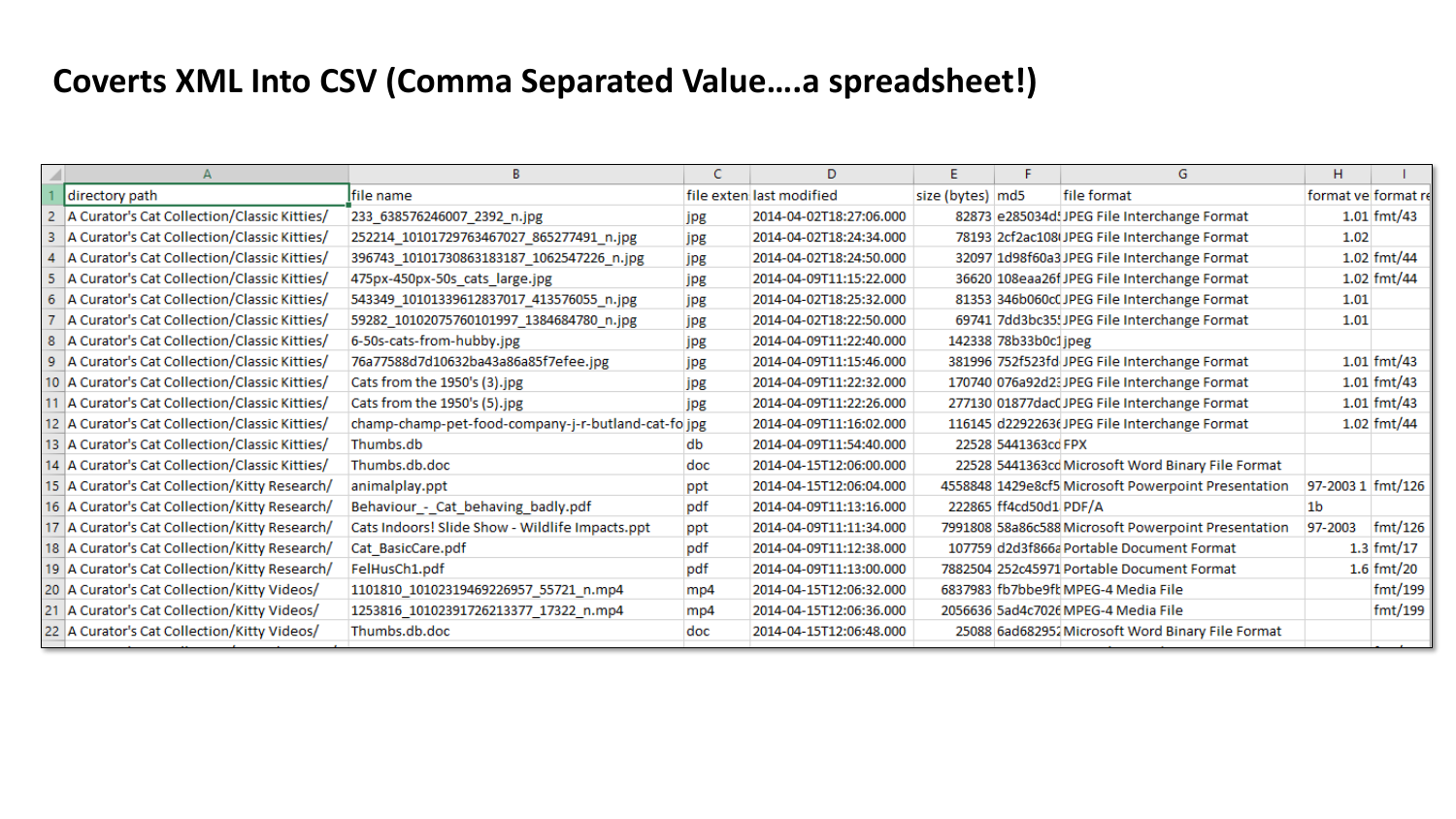## **Fixity - Walkthrough**

| File -> New Project (no spaces, please!)                                                                                                                            |                                                                                                                                                                                 | Select which folders/files<br>you wish to monitor |                                                                                                                                                                                                                                         | and who should receive<br>the reports. |                           |   |  |
|---------------------------------------------------------------------------------------------------------------------------------------------------------------------|---------------------------------------------------------------------------------------------------------------------------------------------------------------------------------|---------------------------------------------------|-----------------------------------------------------------------------------------------------------------------------------------------------------------------------------------------------------------------------------------------|----------------------------------------|---------------------------|---|--|
| $\epsilon$ Fixity 0.5                                                                                                                                               |                                                                                                                                                                                 |                                                   |                                                                                                                                                                                                                                         |                                        | $\Box$                    | × |  |
| Preferences<br>File                                                                                                                                                 |                                                                                                                                                                                 |                                                   |                                                                                                                                                                                                                                         |                                        |                           |   |  |
| Scheduling<br>Projects<br>◉ Monthly<br>$\bigcirc$ Weekly<br>TheArchive2006<br>$\bigcirc$ Daily<br>Scheduler Run Time:<br>00:00<br>Scheduler Run On<br>Last checked: | $\left  \frac{\bullet}{\bullet} \right $<br>$\Rightarrow$<br>$\sqrt{}$ Run when on battery power<br>$\sqrt{}$ If missed, run upon restart<br>Email only upon warning or failure | <b>Directories</b><br>ster Copies\TheArchive\2006 | $\mathbf x$<br>$\sim 100$<br>$\mathbf x$<br>444.<br>$\mathbf x$<br>$\cdots$<br>$\pmb{\mathsf{x}}$<br>$\mathbf{r}$ and<br>$\pmb{\mathsf{x}}$<br>$\sim 100$<br>$\pmb{\mathsf{x}}$<br>$\sim 100$<br>$\pmb{\mathsf{x}}$<br>$\mathbf{r}$ and | powrr@niu.edu                          | Recipient Email Addresses |   |  |

Make selections based on local practice.

To test: **File -> Run Now** (save settings when prompted) **Now check your email!**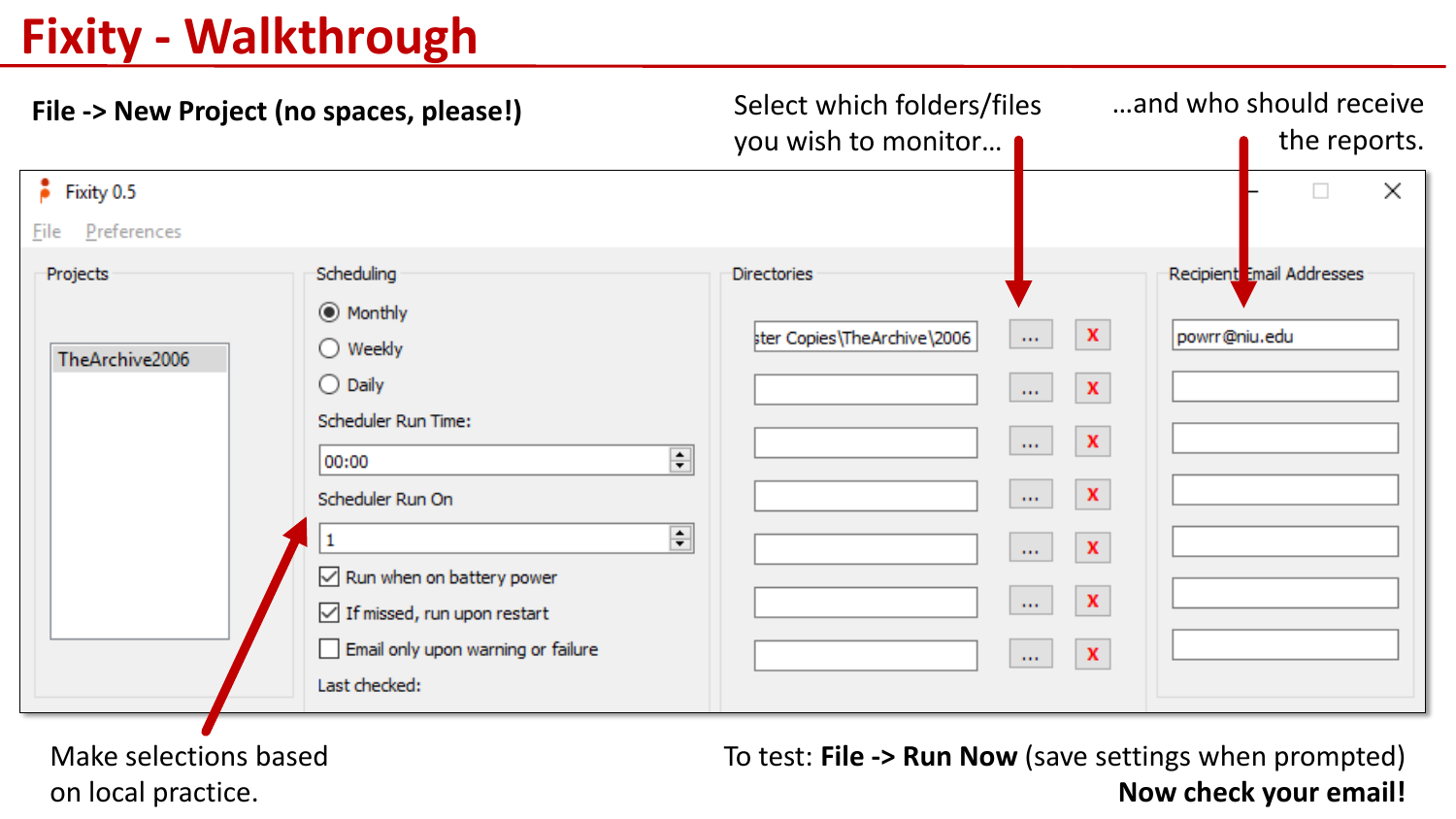*Confirmed Files* is 0.

#### **New Project We Have a Problem**



*will be the same***.**

But if there is a problem, Fixity will tell you.